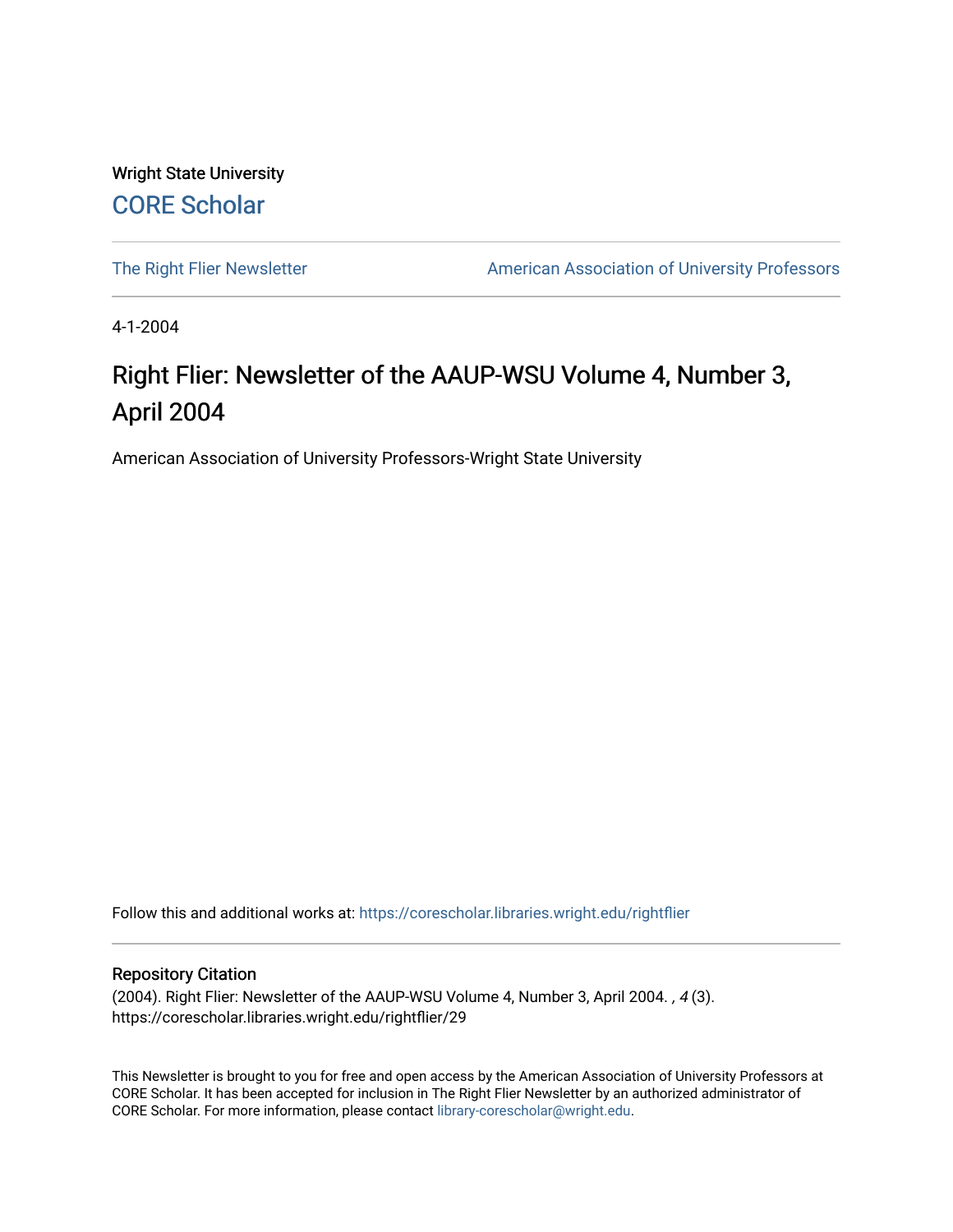# **The Right Flier**

**Newsletter of the WSU-AAUP Volume 4, Number 3, April 2004** 

# **MARK YOUR CALENDARS**

# **Spring 2004 Chapter Meeting Friday, May 14,12:15 pm**

## **146 Russ (Main Campus), 151 Dwyer (Lake Campus)**  Only regular chapter members are eligible to attend. Refreshments will be served.

# **Open Meetings**

# **Thursday, May 20 at 2:15 pm, 167 Rike and Friday, May 21 at 1 :30 pm, 148 Russ**

All members of AAUP-WSU and all Bargaining Unit Faculty (BUF) are eligible to attend. **Why:** For BUF to express their concerns about the current Collective Bargaining Agreement (CBA) and wishes for the next CBA.

# **Promotion and Tenure Workshop Friday, May 7 at 2:00 pm, 495 Millett Hall**

**Why:** This workshop will focus on the roles, rights, and responsibilities of both the candidates and departmental committees in the tenure and promotion process. This is not a session on how to prepare your case but rather on the rules to be followed in preparing and evaluating the case. All BUF are welcome to attend. We especially invite untenured faculty to participate. Since the chairs of the departmental P&T committees are also members of the bargaining unit, we would likewise encourage them to attend this session. We cannot guarantee we can help you to avoid all mistakes, but we can make you aware of the mistakes others have made in recent years.

The workshop will be conducted by David Barr (Grievance and Contract Administration Officer, WSU-AAUP) and Rudy Fichtenbaum (Chief Negotiator, WSU-AAUP). No reservations are necessary. If you have any questions or concerns you can email David at david.barr@wright.edu or Rudy at rudy.fichenbaum@wright.edu .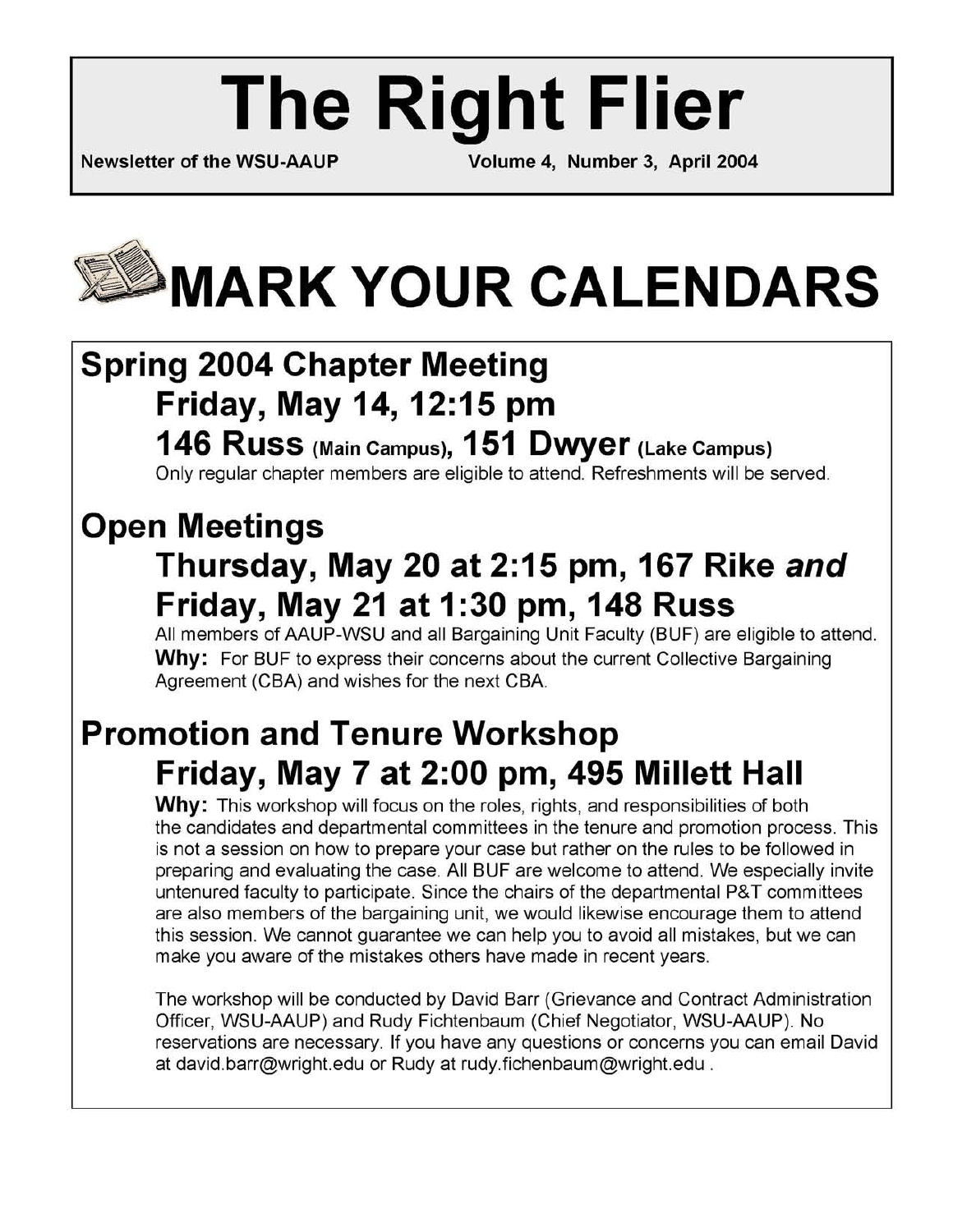## **OBTAINING A BETTER COLLECTIVE BARGAINING AGREEMENT**

#### by Rudy Fichtenbaum, Chief Negotiator and Jim Vance, Communication Officer

In memos and in conversation the faculty sometimes refer to the "union contract." A contract, of course, is an agreement between at least two parties, so there is no such thing as a "union contract." The Collective Bargaining Agreement (CBA) is an agreement between two parties: AAUP-WSU and the administration of Wright State University.

The CBA is the result of negotiations. The process of negotiation implies that each side must compromise to some degree. Otherwise, there will be no agreement. Hence, a contract can never be a perfect document from the perspective of either party. However, we can position ourselves to obtain a better CBA. How this can be achieved is the focus of this article.

## **Debunking a misconception**

When most of us hear the term "union," we are likely to imagine a local organization that employs a business agent and other paid professional staff, and that is strongly tied to a powerful national or international union. In such a union, the day-to-day tasks as well as contract negotiations are not handled by the members but by a paid professional staff. Moreover, the priorities during negotiations are often set by bureaucrats far removed from the local union at their D.C. headquarters.

It is important for faculty in the Bargaining Unit to recognize that our union bears little resemblance to the conventional model sketched above. AAUP-WSU has no business agent; we have no paid professionals to deal with contract violations or the many other matters that call for communication with the administration; we have no hired guns on our negotiating team. In fact, our only employee thus far is our part-time Administrative Assistant, Ms. Connie Jacobs. We do not take directions from the national or state AAUP in negotiating our contract. In fact, we are a union of professionals, and we rely almost exclusively on volunteers. In other words, the members run our union.

## **What it takes to run our union**

The point is -- AAUP-WSU is not like most other unions. So, who does the work? And what type of work is it that must get done? These are important questions, and each Bargaining Unit Faculty Member (BUFM) needs to know the answers. Here they are. (And yes, this will be on the test!)

The work of our union can be divided into two major categories: **day-to-day operations,** and **contract negotiations.** 

**Day-to-day operations** run the gamut from fielding routine questions about the CBA to formal negotiations with the administration. Here are some examples.

- A BUFM who has applied for promotion and tenure appeals a negative decision by the University P&T Committee. AAUP appoints five members to serve on the P&T Appeals Committee (as does the administration). This duty, whose importance and sensitivity are evident, typically involves many hours of deliberations.
- The CBA calls for a joint AAUP-administration committee to review and propose changes to the form used for student evaluation of teaching. BUFMs appointed by AAUP undertake this important task.
- Likewise, the CBA calls for a joint AAUP-administration committee to review health care benefits; again, BUFMs appointed by AAUP perform this work on behalf of us all.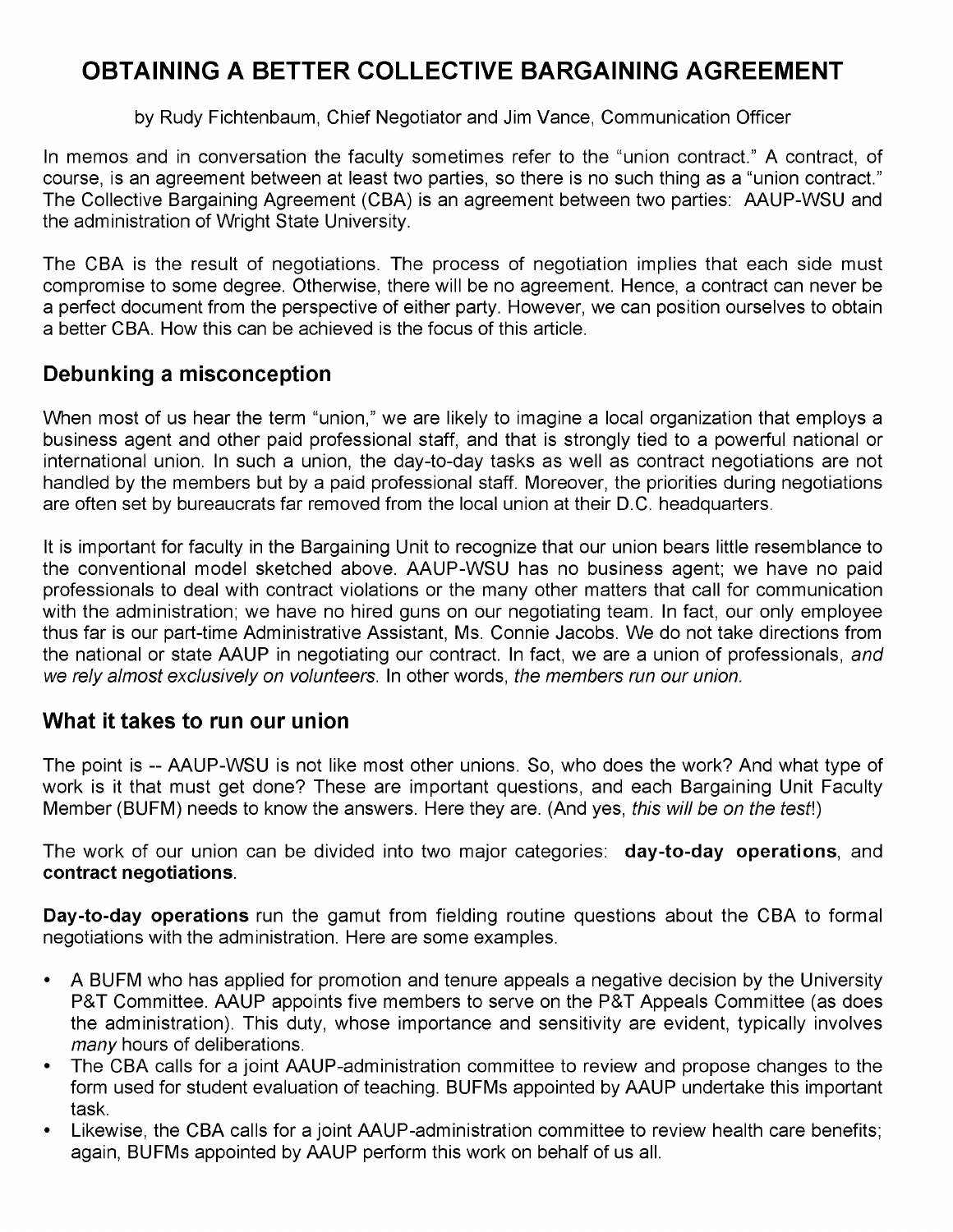- A BUFM is uncertain about the meaning of a certain provision of the CBA; she calls a member of the Executive Committee, which discusses the matter and provides a response.
- Two BUFMs are dissatisfied with the annual evaluation scores assigned by the chair, and both seek assistance from our Grievance and Contract Administration (GCA) Officer. In one case, the GCA officer arranges a settlement though informal discussions with the administration. In the other, the BUFM files a formal grievance. Both BUFMs receive higher evaluation scores and hence higher merit raises.
- The administration decides to merge two departments. AAUP negotiates an agreement with the administration to govern annual evaluation, promotion and tenure, and departmental faculty governance pending the adoption of unified bylaws for the new department  $-$  as well as an approval procedure for those bylaws.
- Our chapter Treasurer, in monitoring the administration's collection of membership dues and Fair Share fees called for by the CBA, finds that too much money has been deducted from a BUFM's paycheck. The Treasurer works with the administration to be sure that the mistake is corrected.
- Our chapter Vice President orchestrates the writing of our chapter newsletter The Right Flier to keep faculty informed on a variety of important issues.
- The Vice President organizes a membership drive to recruit more BUFMs to join our union.
- AAUP members attend the Summer Institute offered by national AAUP, receiving training in handling grievances, negotiating contracts, and the legal responsibilities a union bears.

**Contract negotiations** encompass a variety of tasks that begin well in advance of formal negotiating per se and that last through actual contract ratification. Here are some highlights:

- The Chief Negotiator, along with other members of the Executive Committee and Negotiating Team, collects data (e.g., on faculty raises and health benefits costs at WSU's sister institutions) and performs simulations (e.g., if our contract provides [say] 3.7% raises for the next three years, where can we expect WSU faculty to stand in comparison to peers at sister institutions three years from now?). This occurs both during the "quiet" periods between contract negotiations and while formal negotiations are under way.
- The Chief Negotiator and the Executive Committee together survey the faculty in advance of negotiations.
- Members of the Executive Committee meet with the faculty in advance of negotiations to solicit their concerns about the current CBA and priorities for the next one.
- The Bargaining Council, with RCM representatives from each college, makes recommendations to the Negotiating Team regarding contract proposals and priorities. Of course, results from the aforementioned research, survey, and meetings inform this process.
- The Executive Committee, Negotiating Team, and Bargaining Council jointly craft the initial contract proposals our Team takes to formal negotiations. This work, though largely invisible, is critically important and extremely labor-intensive.
- During formal negotiations, the Negotiating Team attends all bargaining sessions. These normally occur once a week for at least four hours. In addition, the Team meets at least once a week to prepare for each bargaining session. The Team also reports their progress to the membership via weekly updates of the chapter's web pages. These updates include complete contract language proposed by each side, as well as a summary of the issues discussed at each bargaining session.
- After a tentative CBA is agreed to, the Negotiating Team and Executive Committee distribute the tentative CBA to the Regular Chapter Members and organizes a discussion meeting prior to the actual ratification vote.

To repeat an important message - the essential work of our union is performed almost exclusively by a volunteer staff, and there is no shortage of work. Every faculty member who serves the faculty through AAUP – on the joint committees on teaching evaluation and health care, P&T Appeals,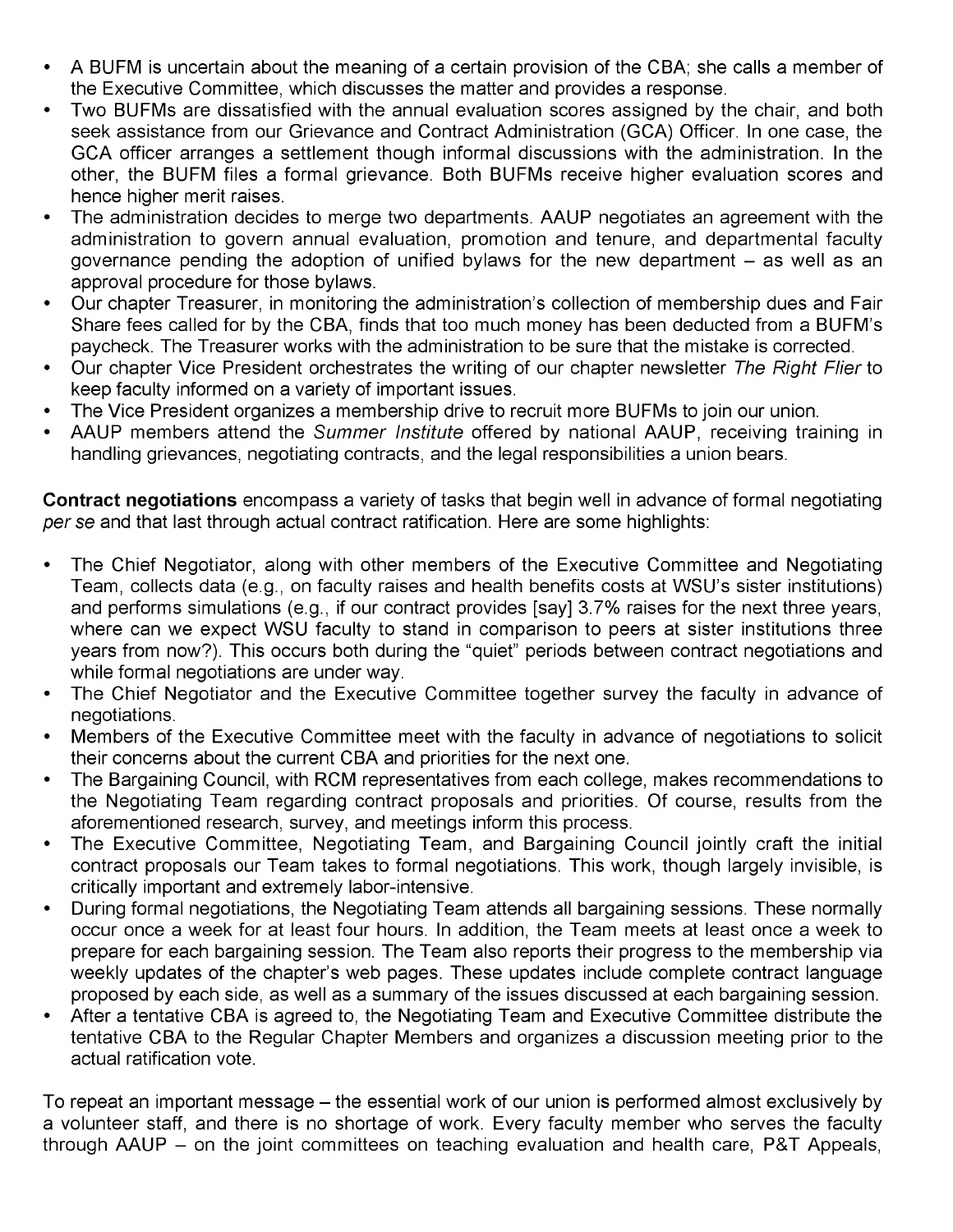Executive Committee, Faculty Governance Committee, Bargaining Council, and Negotiating Team is expected to teach, conduct research, and perform normal department, college, University, and professional service. Although some members of the Executive Committee and Negotiating Team get a one course load reduction, it almost never compensates for the many hours devoted to making our union a success.

## **Building a stronger union**

At the outset of this article, we stated that our CBA is not "the union contract." Instead it is the product of negotiations between our union and the administration. So, the question becomes -- "How can we obtain a better CBA?"

The core of our answer contains one key fact: *negotiating is all about power*. Negotiating our CBA is, in many ways, like a game of chicken. Each side is trying to guess how far the other side is willing to go. If the two sides have equal bargaining power, then the tendency to compromise on both sides will be equal. However, if one side is more powerful relative to the other side, there is less pressure to compromise. Faculty have the ultimate power in an academic institution simply because if we refuse to offer our services, the main work of the institution grinds to a halt. This does not mean that the faculty want to exercise that power, but negotiating from a position of strength often ensures our goal of obtaining the best possible CBA.

Aside from our willingness to utilize our "ultimate weapon," withholding our services (i.e., going on strike), there are two additional dimensions to our power as a union.

The first dimension of our power is the size of our membership. During our first CBA negotiations, our membership hovered around fifty percent of Bargaining Unit Faculty. This put us in a relatively weak position. By the second round of negotiations, we were in a stronger position because we had passed the sixty percent mark. Today membership stands at approximately seventy-one percent. But this increase did not just happen. It was part of a strategic plan developed by the elected leadership of AAUP-WSU. However, credit for the success of our membership drive lies entirely with individual members. Indeed, it was the action of individual faculty who joined our union which has strengthened our position at the bargaining table.

But having a high membership rate marks only the beginning of building our union's power. The second dimension of our power is the membership's willingness to participate in the important work of the union. To begin, faculty can help by simply reading the CBA and offering suggestions for its improvement. Each member is welcome to contact any member of the Executive Committee in this regard. Public opportunities to offer feedback are also available (see page 1). Each member can also help establish the priorities we will take to formal negotiations by responding to the forthcoming prebargaining survey. In short, if you desire a better CBA, give us some language to work with.

More importantly, we need members to run for union office and to serve on union committees. Every time the administration sees a new face representing AAUP-WSU, we send a signal that our power is growing and that they will have to take us more seriously during the upcoming negotiations. In addition, the more members who share union responsibilities, the more democratic our collective voice will be. And every new participant who undertakes the work noted above ("What it takes to run our union") allows our union to do more. In short, even more than joining our union, volunteering to work for the union helps to get a better CBA.

During negotiations we regularly post both the union and the administration proposals on our web site and prepare summaries of the issues discussed in each negotiating session. We strongly urge every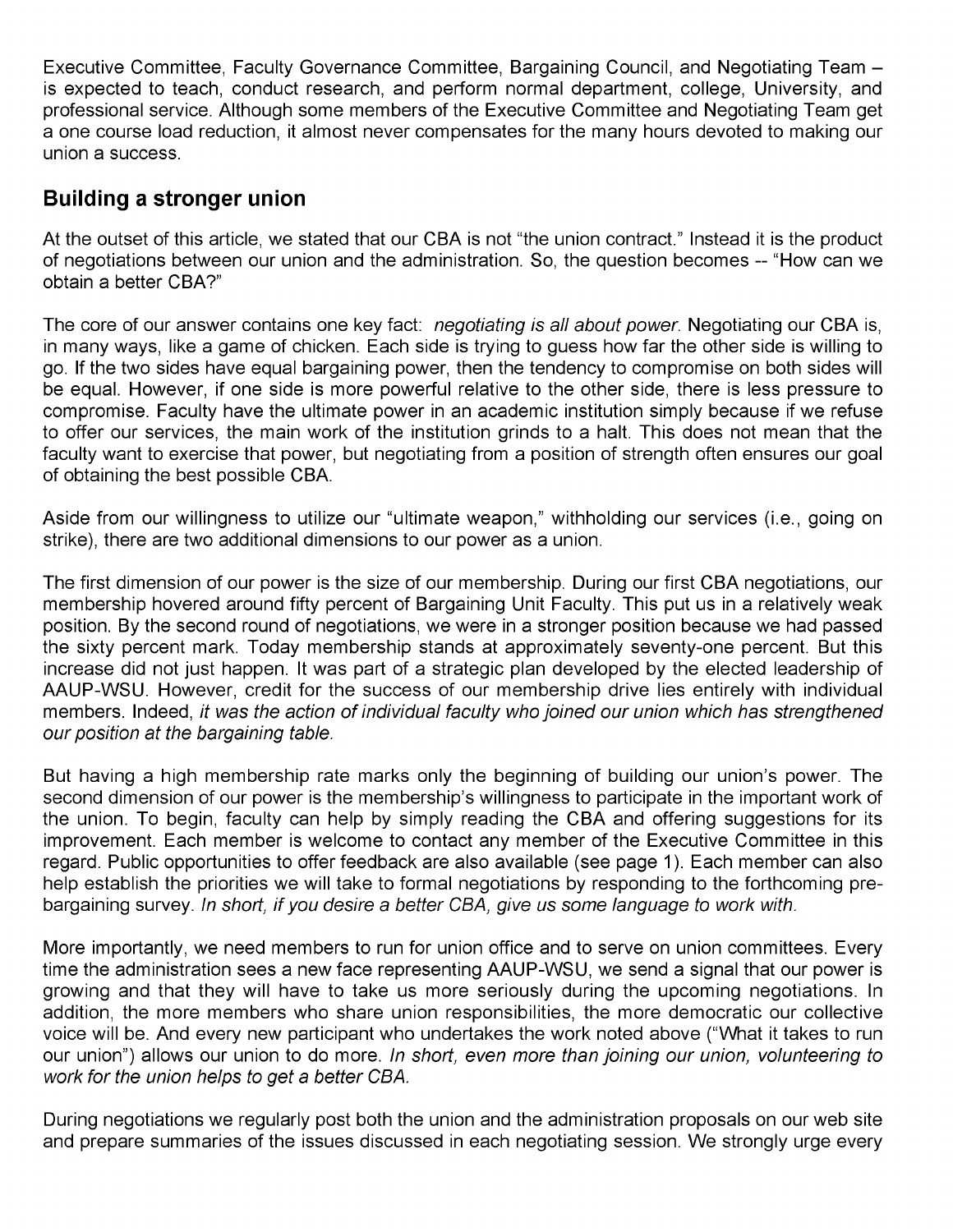member to read the proposals and provide feedback to the Negotiating Team. If there is a problem, members should communicate it to members of the Bargaining Council and/or the Negotiating Team. Your Negotiating Team is in a much stronger position if (for example) we can tell the administration that "we received one hundred emails from our members rejecting your proposal to increase parking fees." If you want a better CBA, once formal negotiations begin in early 2005, we will rely on you to track their progress, provide feedback, and participate in actions to support our negotiating position.

Ultimately, our negotiating power depends on collective action which requires the active participation of our entire membership. WE NEED YOU! To say it another way (with thanks to JFK)...

### Ask not what your union can do for you - ask what you can do for your union!

# **ANNUAL EVALUATIONS**

By Rudy Fichtenbaum, Chief Negotiator, AAUP-WSU

As a reminder, the process of annual evaluation of Bargaining Unit Faculty (BUF) must be done in accordance with Article 11 (Annual Evaluation) of the Collective Bargaining Agreement (CBA). Also relevant to this process are Article 12 (Student Evaluation of Learning and Teaching), Article 16 (Grievance), and finally the August 4, 2003 Memorandum of Understanding Concerning Promotion and Tenure and Annual Evaluation in Department and College Bylaws (MOU).

In accordance with Article 11.3, each year BUF are required to submit a report of their teaching, scholarship and service activities during the preceding year. Except for BUF hired on or after July 1, 2003 [see Article 11.2.2 for the particulars], the chair is required to conduct an annual evaluation for each area - teaching, scholarship and service. BUF may also submit any other material that provides evidence of successful teaching, scholarship or service. The chair may use other written materials if they document the chair's direct observation or are from identifiable sources. This means that a chair may not use anonymous complaints or hearsay evidence in the annual evaluation process.

For untenured faculty, chairs will receive numerical scores and copies of written comments from student evaluations. While numerical scores may be used as part of the evaluation process for untenured faculty, they cannot in and of themselves form the sole basis for evaluating teaching performance. This is spelled out clearly in Article 12.4.

For tenured faculty, the chair will receive only copies of the written comments from student evaluations. The chair may not require or even request that a tenured BUF submit his or her numeric scores although a faculty member may choose to submit these scores. However, under no circumstances can a BUF be penalized for choosing not to submit numeric scores from student evaluations.

The chair must provide a written evaluation and assign integer scores on a scale of 0 to 4 with 0 being the lowest and 4 being the highest. The University will then calculate an overall score based on relative weights assigned to teaching, scholarship and service. These overall scores are then used to calculate merit raises in accordance with Article 11.7.

The MOU of August 4th explains that the integer scores and weights must be assigned using the criteria contained in department bylaws if: 1) the BUFs' performance was evaluated using bylaws criteria in 2002, 2) bylaws were approved any time in 2002, or 3) a majority of BUF in a department voted by December 31, 2003 to apply annual evaluation criteria in department bylaws for this year's